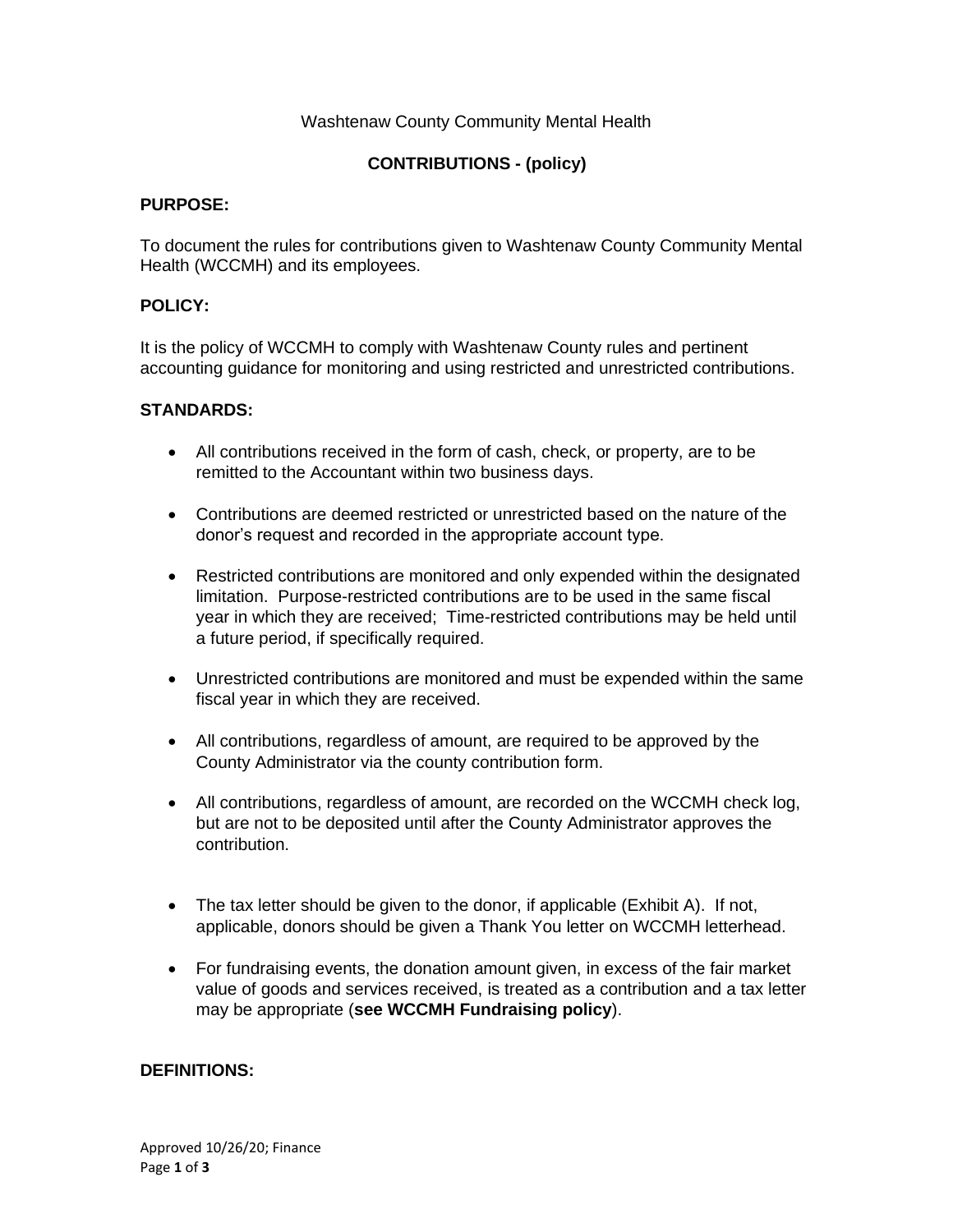Restricted Contribution: Gifts of money or other property from individuals, businesses or other entities which are earmarked by the donor for a specific purpose (Purposerestricted) or to be used at a certain time or event (Time-restricted).

Unrestricted Contribution: Gifts of money or other property from individuals, businesses or other entities which are not earmarked by the donor for a specific purpose, but are for general use by WCCMH. Unrestricted contributions are included in current year revenue at fair value and do not rollover into subsequent fiscal years.

# **REFERENCES:**

- Washtenaw County Policy: Contributions from Individuals and Organizations for County Service
- WCCMH Policy: Fundraising Events
- FASB 116
- GASB Statement 33

## **EXHIBITS:**

• A. Tax Letter- WCCMH